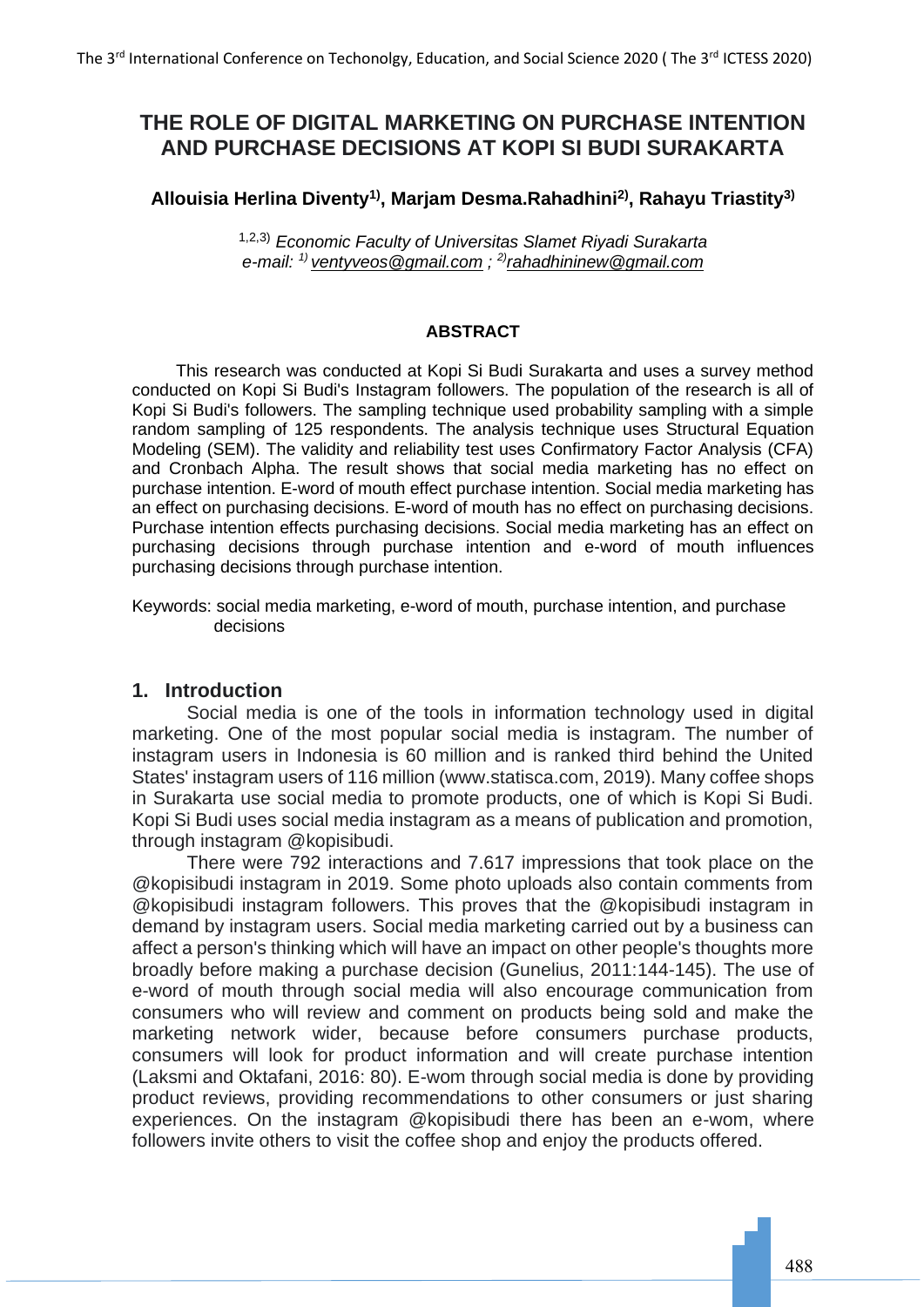# **2. Literature Review**

# **2.1. Social media marketing**

Social media marketing is a system that allows marketers to engage, collaborate, interact and take advantage of the intelligence of the people who participate in it for marketing purposes (Tsitsi, 2013:366). Social media marketing is a form of direct or indirect marketing used to build awareness, recognition, memory and action for brands, businesses, products, people and to use tools from the social web, such as blogging, microblogging, social networking, social bookmarking, and content (Genelius, 2011:10). Social media marketing is measured with 3 dimensions, namely: entertainment, interaction and trendiness (Kim and Ko, 2012:1485).

## **2.2. Electronic word of mouth (e-wom)**

E-wom is a negative or positive statement made by actual, potential or previous consumers regarding a product or company where this information is available to people or institutions through the internet media (Jalilvand and Samiei, 2012:465). Electronic word of mouth (e-wom) is a very important place for consumers to give their opinion and is considered more effective than traditional word of mouth (Priansa, 2017:351). According to Charo (2015:41) electronic word of mouth is a form of exchange information and knowledge online on social media. There are four elements in e-wom, namely: response, communicator, stimulus and receiver (Cheung & Thadani, 2010:340).

## **2.3. Purchase intention**

Purchase intention is defined as an attitude of consumers who are happy with this object by paying money or by sacrifice (Schiffman and Kanuk, 2010:36). Purchase intention is something that appears after receiving stimulation from the product seen, then there is a desire to buy and own (Kotler and Armstrong, 2012:185). Meanwhile, Kinnear and Taylor (2010:153) suggest purchase intention, namely a component of consumer behavior in consuming before deciding to buy a product. The aspects of purchase intention are: aspects of interest, aspects of desire, aspects of belief (Lucas and Britt, 2012:101).

### **2.4. Purchase decisions**

Purchase decisions is a decision stage where consumers actually purchase a product (Tjiptono, 2012:193). Purchasing decision behavior refers to the final purchasing behavior of consumers, both individuals and households who buy products for personal consumption. (Kotler and Armstrong, 2014:158). The stages in purchasing decision process are: problem recognition, information search, evaluation of alternatives, purchase decisions, post-purchase behavior (Kotler and Keller, 2012: 227).

# **2.5. Hypothesis**

1. The influence of social media marketing  $(X_1)$  on purchase intention  $(Z)$ Social media marketing is a form of direct or indirect marketing that is used to build awareness, recognition, memory, and action for brands, businesses, products, people, or other entities (Gunelius, 2011:10). Research by Arief and Millianyani (2016) states that social media marketing has a significant effect on purchase intention.

H<sub>1</sub>: There is an effect of social media marketing on purchase intention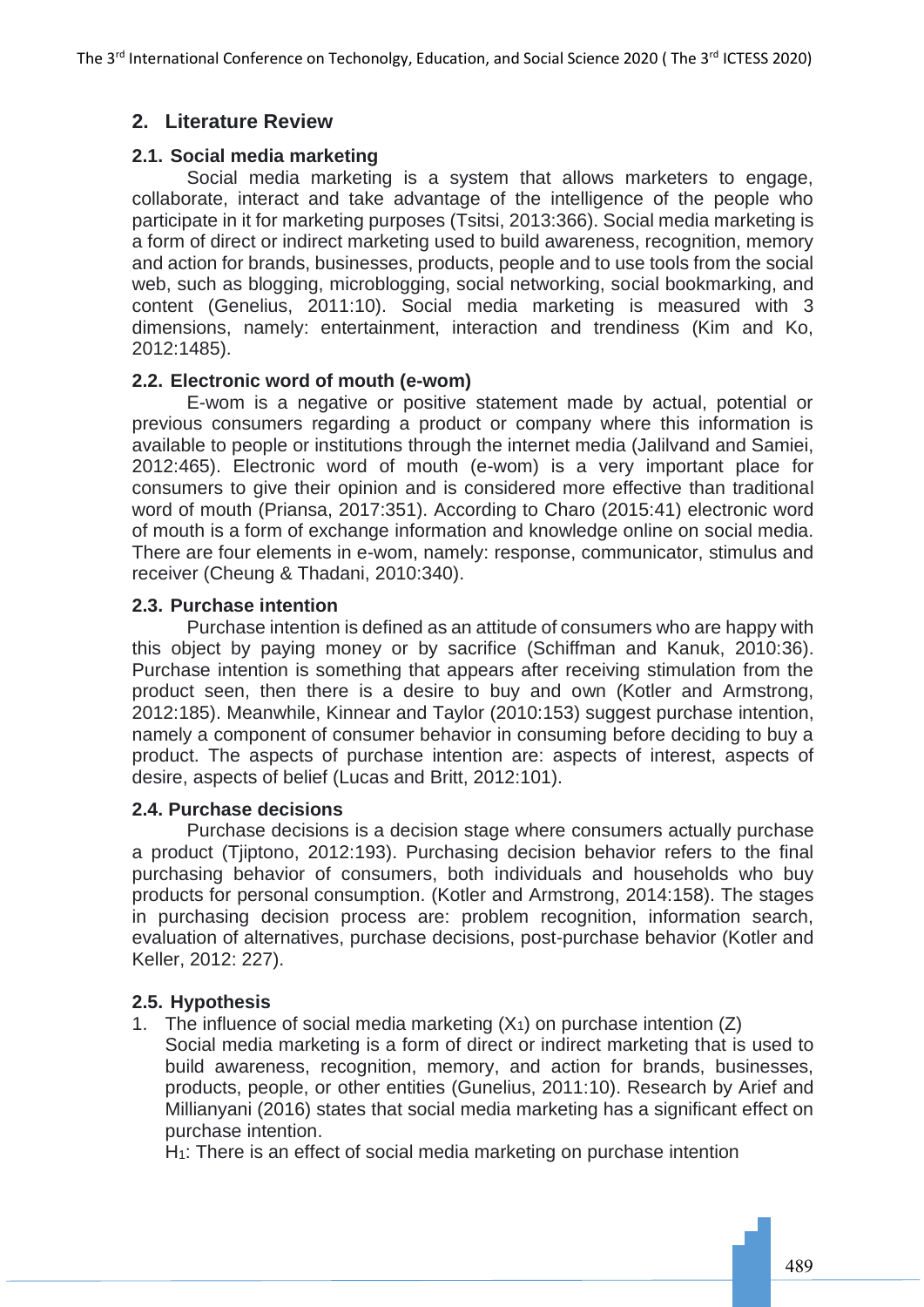- 2. The effect of electronic word of mouth  $(X_2)$  on purchase intention  $(Z)$ Electronic word of mouth is a negative or positive statement made by actual, potential or previous consumers about a product or company where this information is available to people or institutions through the internet (Jalilvand and Samiei, 2012:465). Research by Laksmi and Oktafani (2016) states that electronic word of mouth has a significant effect on purchase intention. H2: There is an effect of electronic word of mouth on purchase intention
- 3. The influence of social media marketing  $(X_1)$  on purchasing decisions  $(Y)$ Social media marketing is a system that allows marketers to engage, collaborate, interact and take advantage of the intelligence of the people who participate in it for marketing purposes (Tsitsi, 2013:366). Mileva and Fauzi's research (2018) states that social media marketing has a significant effect on purchasing decisions.

H3: There is an influence of social media marketing on purchasing decisions.

- 4. The effect of electronic word of mouth  $(X_2)$  on purchase decisions  $(Y)$ Electronic word of mouth is a positive or negative statement made by potential customers and actual customers about a product or company via the internet (Malik, et al. 2013:119). Utami and Saputri's research (2016) states that electronic word of mouth has a significant effect on purchase decisions. H4: There is an effect of electronic word of mouth on purchase decisions
- 5. The effect of purchase intention (Z) on purchase decisions (Y) Purchase intention is something that arises after receiving stimulation from the product he sees, then the desire to buy and own it appears (Kotler and Armstrong, 2012:185). Putri, Kumadji and Sunarti's research (2016) states that purchase intention has a significant effect on purchase decisions. H5: There is an effect of purchase intention on purchase decisions
- 6. The influence of social media marketing  $(X_1)$  on purchase decisions  $(Y)$  through purchase intention (Y) Social media marketing is a marketing strategy that is used by people in the form of online networks (As'ad and Alhadid, 2014:316). Research of Putri, Kumadji and Sunarti (2016) states that social media marketing has a significant effect on purchase decisions through purchase intention. H<sub>6</sub>: There is an influence of social media marketing on purchase decisions

through purchase intention

7. Effect of electronic word of mouth  $(X_2)$  on purchase decisions  $(Y)$  through purchase intention (Z)

According to Charo (2015:41), the form of online information and knowledge exchange on social media is known as electronic word of mouth (e-wom). The research of Lutfiyatillah, Millatina, Mujahidah and Herianingrum (2020) states that electronic word of mouth has a significant effect on purchase intention and has an impact on purchase decisions.

H<sub>7</sub>: There is an effect of electronic word of mouth on purchase decisions through purchase intention

# **3. Research Methods**

This research was conducted on Kopi Si Budi's followers to determine the effect of social media marketing and e-wom on purchase decisions through purchase intention. The population of this study were all active followers of Kopi Si Budi's instagram in Surakarta. Total population of 2,556 followers (data until June 2020). Sampling using simple random sampling, taking random samples without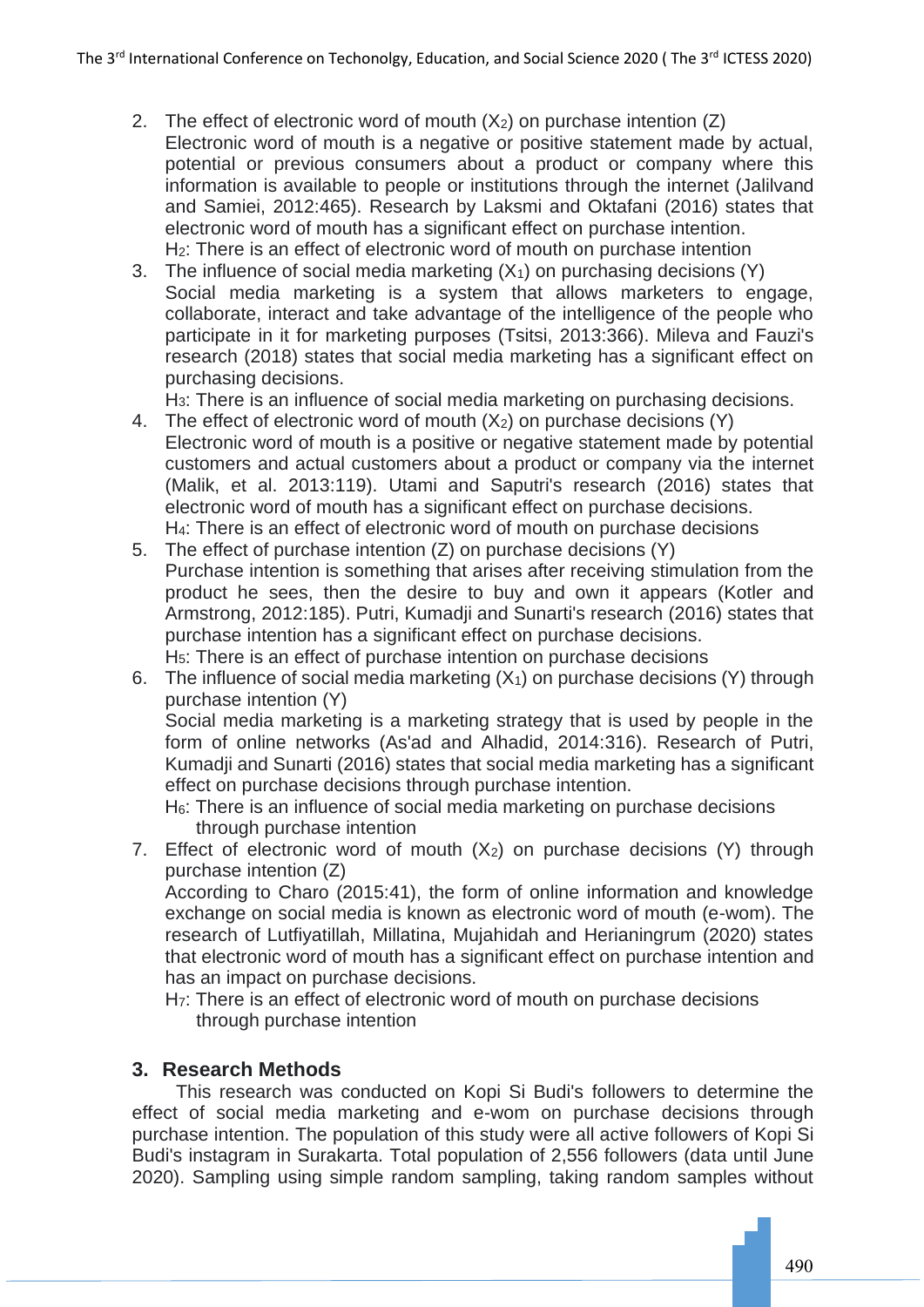paying attention to the strata in the population (Sugiyono, 2013:118). In this study, the number of indicators was 25 from 4 latent variables so that the minimum sample size was: (Ferdinand, 2014: 54)

Sample = number of indicators (25)  $\times$  5 (minimum requirement) = 125 The number of samples is at least 125 respondents. Retrieval of data by distributing questionnaires in the google form to active followers of Kopi Si Budi's instagram by sending direct messages to respondents.

# **3.1. Instrument Test**

The results of the validity test on social media marketing  $(X_1)$  7 items, electronic word of mouth  $(X_2)$  8 items, purchase intention  $(Z)$  5 items, and purchase decisions (Y) 5 items using confirmatory factor analysis (CFA) shows the value estimate > 0,50 so that all items are valid. Reliability test results show that the value of cronbach alpha (0,877; 0,863; 0,864; 0,796) > 0,60. So that all the variable instruments of social media marketing, electronic word of mouth, purchase intention and purchase decisions are reliable.

## **3.2. Good of Fit Index (GFI)**

Observations on the full model analysis show that the model meets the fit criteria. This is indicated by the value that meets the eligibility criteria for the full model as in the following table:

| aple 1. Good of Fit Index |                                                      |               |              |            |  |
|---------------------------|------------------------------------------------------|---------------|--------------|------------|--|
| Goodness of               | Cut off value                                        | <b>Before</b> | After        | Model      |  |
| Fit Index                 |                                                      | modification  | modification | evaluation |  |
| Chi-square                | It is expected to<br>be less than the<br>table value | 581,078       | 204,907      | Good fit   |  |
| Probability               | $\geq 0.05$                                          | 0,000         | 0,743        | Good fit   |  |
| <b>RMSEA</b>              | < 0.08                                               | 0,096         | 0,000        | Good fit   |  |
| <b>GFI</b>                | > 0,90                                               | 0,735         | 0,890        | Marjinal   |  |
| <b>AGFI</b>               | > 0,90                                               | 0,680         | 0,837        | Marjinal   |  |
| <b>CMIN/DF</b>            | $\leq 2,00$                                          | 2,152         | 0,936        | Good fit   |  |
| TLI                       | > 0,95                                               | 0,834         | 1,009        | Good fit   |  |
| <b>CFI</b>                | > 0,95                                               | 0,850         | 1,000        | Good fit   |  |
|                           |                                                      |               |              |            |  |

Table 1. Good of Fit Index

Source: Primary data processed, 2020

# **4. Result and Discussions**

The structural model shows the chi-square value of the full model is 204,907. The values of RMSEA, CMIN / DF, TLI, and CFI show good fit, while the values of GFI and AGFI show marginal, so the model deserves to be analyzed to the next stage.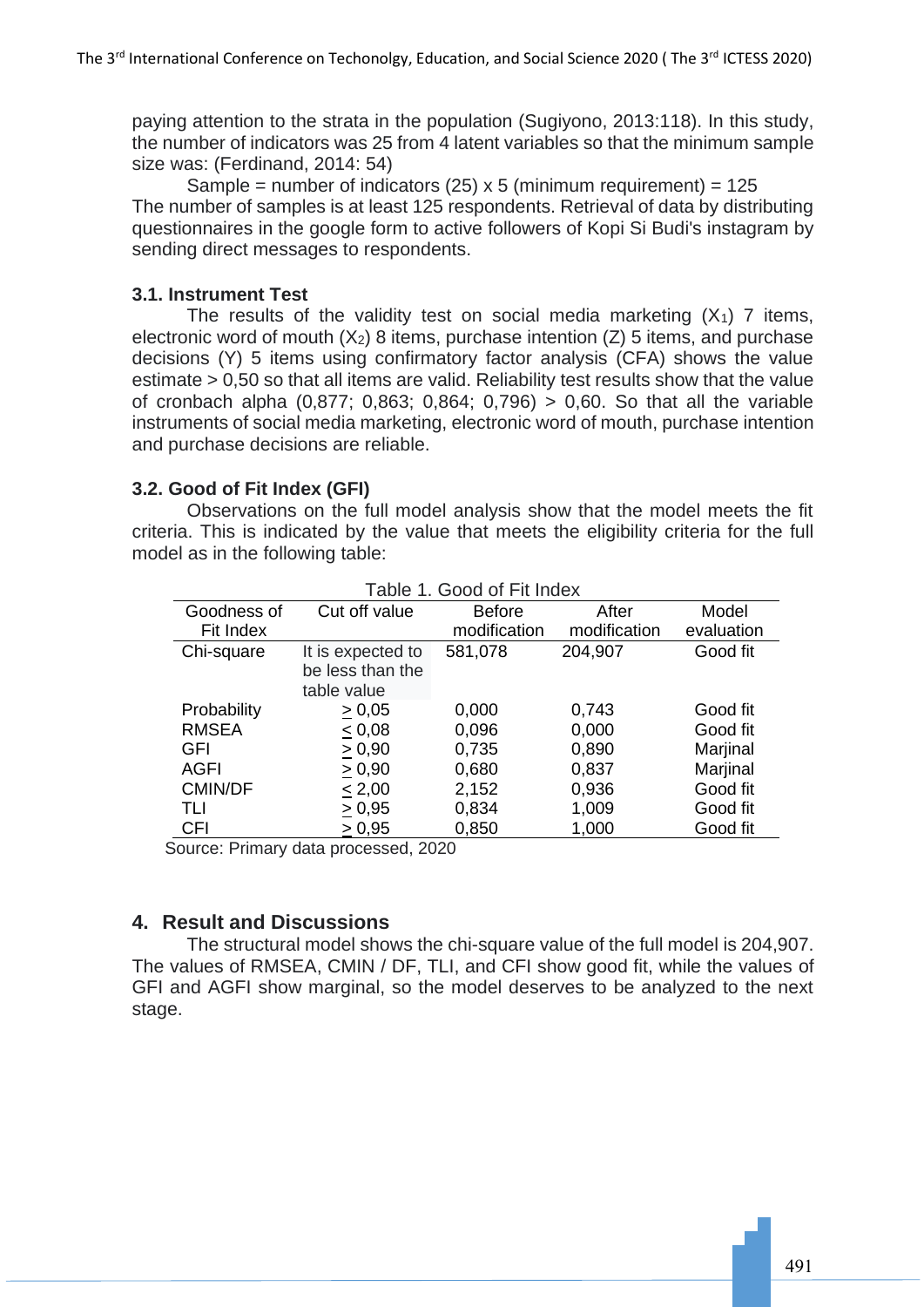

### **4.1. Hypothesis test**

Hypothesis testing is done by analyzing the critical ratio (CR) value and the probability (p) value of the data processing results compared with the required statistical values, there is  $CR > 1,96$  and  $p < 0,05$ .

|              |             | Table 2. Results of Regression Weights |       |          |       |                 |
|--------------|-------------|----------------------------------------|-------|----------|-------|-----------------|
|              |             | <b>Estimate</b>                        | S.E.  | C.R.     | p     | Sig / No sig    |
| ---->        | <b>SMM</b>  | 0,006                                  | 0.116 | 0.049    | 0,961 | Significance    |
| $\leftarrow$ | <b>EWOM</b> | 0.924                                  | 0.138 | 6,703    | 0.000 | No significance |
| --->         |             | 0,855                                  | 0.131 | 6,531    | 0,000 | Significance    |
| --->         | <b>SMM</b>  | 0,288                                  | 0.099 | 2,906    | 0.004 | Significance    |
| ---->        | <b>EWOM</b> | $-0,085$                               | 0.141 | $-0,601$ | 0.548 | No significance |

Source: Primary data processed, 2020

| Table 3. Direct Effects, Indirect Effects, Total Effects |       |             |          |       |       |
|----------------------------------------------------------|-------|-------------|----------|-------|-------|
|                                                          |       |             | DE       | IF    | TЕ    |
| 7                                                        | <---  | <b>EWOM</b> | 0,816    | 0,000 | 0,816 |
| Ζ                                                        | --->  | <b>SMM</b>  | 0,004    | 0,000 | 0,004 |
| 7                                                        | <---  | v           | 0,000    | 0,000 | 0,000 |
| v                                                        | <---  | <b>EWOM</b> | $-0,076$ | 0,708 | 0,632 |
| Υ                                                        | <---  | <b>SMM</b>  | 0,226    | 0,004 | 0,229 |
| v                                                        | ----> | 7           | 0,868    | 0,000 | 0,868 |
|                                                          |       |             |          |       |       |

Source: Primary data processed, 2020

From the hypothesis testing, the results are discussed as follows:

- 1. The influence of social media marketing on purchase intention
	- The results showed that social media marketing has no effect on purchase intention because the CR value  $0.049 < 1.96$  and the p value  $0.961 > 0.05$  so that  $H_1$  was not proven. The results of this study do not support the research of Arief and Millianyani (2016), Luthfiyatillah, Millatina, Mujahidah and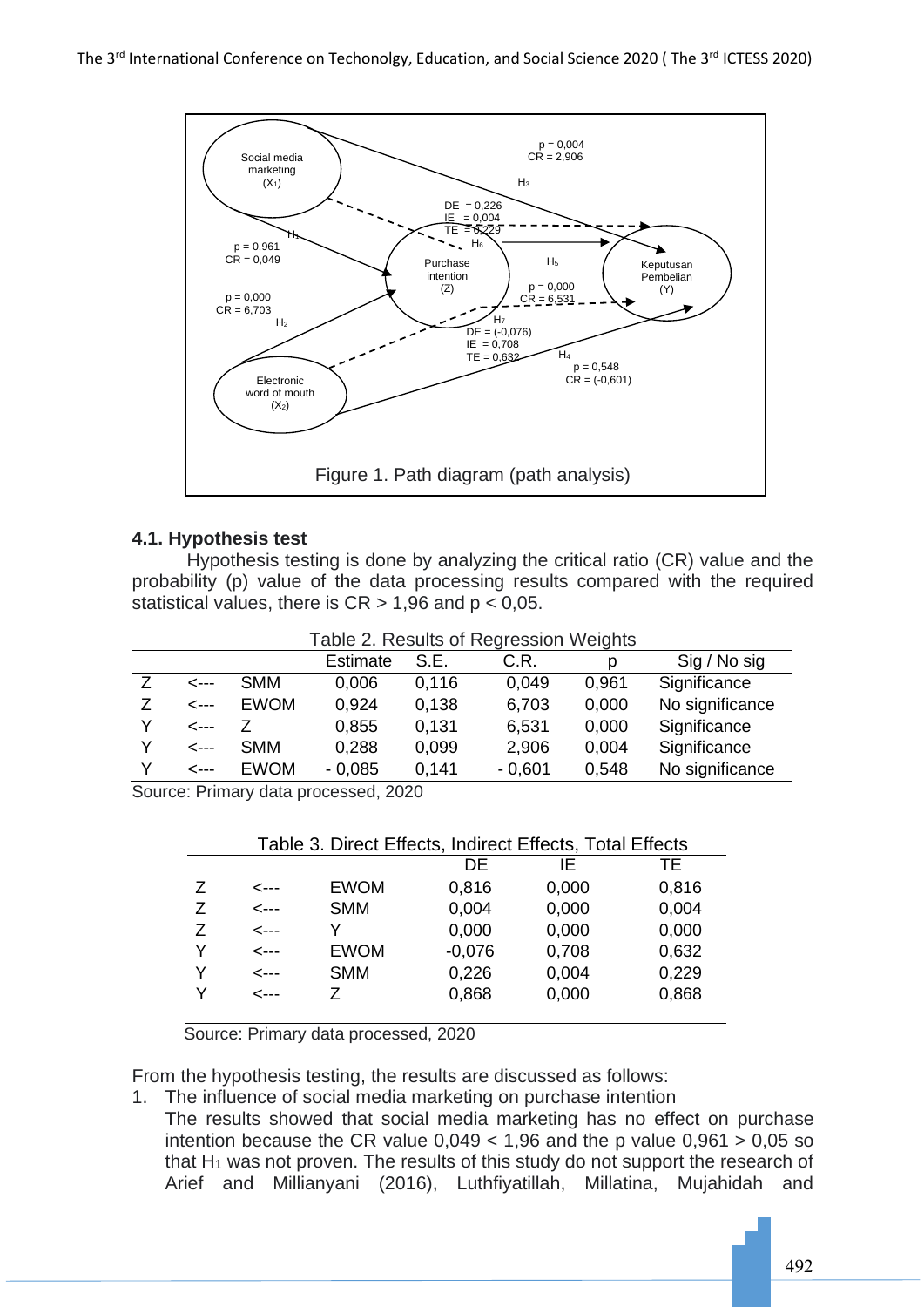Herminingrum (2020) which concluded that social media has an effect on purchase intention. The successful concept of social media marketing can be used as an interactive marketing tool, service and building relationships with customers (Siswanto, 2013:83). Kopi Si Budi should create interesting and different Instagram social media content so that it has characteristics that followers can recognize, so that by looking at this content, consumers are interested in buying products.

- 2. The influence of electronic word of mouth on purchase intention
- The results showed that electronic word of mouth has an effect on purchase intention because the CR value  $6,703 > 1,96$  and the p value  $0,000 < 0,05$ , so that H<sup>2</sup> was proven. Purchase intention is something that arises after receiving stimulation from the product he sees, then the desire to buy and own (Kotler and Amstrong, 2012:185). The results of this study support the research of Laksmi and Oktafani (2016) which concluded that electronic word of mouth has a significant effect on purchase intention. Kopi Si Budi should be able to provide good encouragement in creating quality products and services so that consumers can provide positive comments and constructive reviews on Kopi Si Budi's instagram social media.
- 3. The influence of social media marketing on purchasing decisions The results showed that social media marketing has an effect on purchasing decisions because the CR value 2,906 > 1,96 and the p value 0,004 < 0,05, so that H<sup>3</sup> was proven. The results of this study are in accordance with the theory of Tjiptono (2012:193) which states that the purchase decision is a decision stage where consumers actually purchase a product. The results of this study support the research of Mileva and Fauzi (2018) which concluded that social media marketing has a significant effect on purchasing decisions. Kopi Si Budi should be able to provide good encouragement in marketing on social media instagram so that consumers in particular are increasingly interested in content uploaded on instagram.
- 4. The influence of electronic word of mouth on purchasing decisions The results showed that electronic word of mouth has no effect on purchasing decisions because the CR value  $(-0.601) < 1.96$  and the p value  $0.548 > 0.05$ so that H<sup>4</sup> was not proven. The results of this study support research of Luthfiyatillah, Millatina, Mujahidah and Herianingrum (2020) which states that electronic word of mouth has no effect on purchasing decisions. Electronic word of mouth is an important place for consumers to provide opinions and is considered more effective than traditional word of mouth (Priansa, 2017:351). Kopi Si Budi should further increase interaction with followers on instagram social media and expand information networks. Information that contains positive reviews and comments from followers will be useful for consumers who take advantage of the e-wom communication model.
- 5. The influence of purchase intention on purchasing decisions The results showed that purchase intentions has an effect purchasing decisions because the CR value  $6,531 > 1,96$  and the p value  $0,000 < 0,05$  so that H<sub>5</sub> was proven. Purchasing decisions are decisions taken by consumers to purchase products through the stages before making a purchase. The results of this study support the research of Putri, Kumadji and Sunarti (2016) which concluded that purchase intention has a significant effect on purchasing decisions. Kopi Si Budi should be able to provide good encouragement in marketing products through the instagram media used.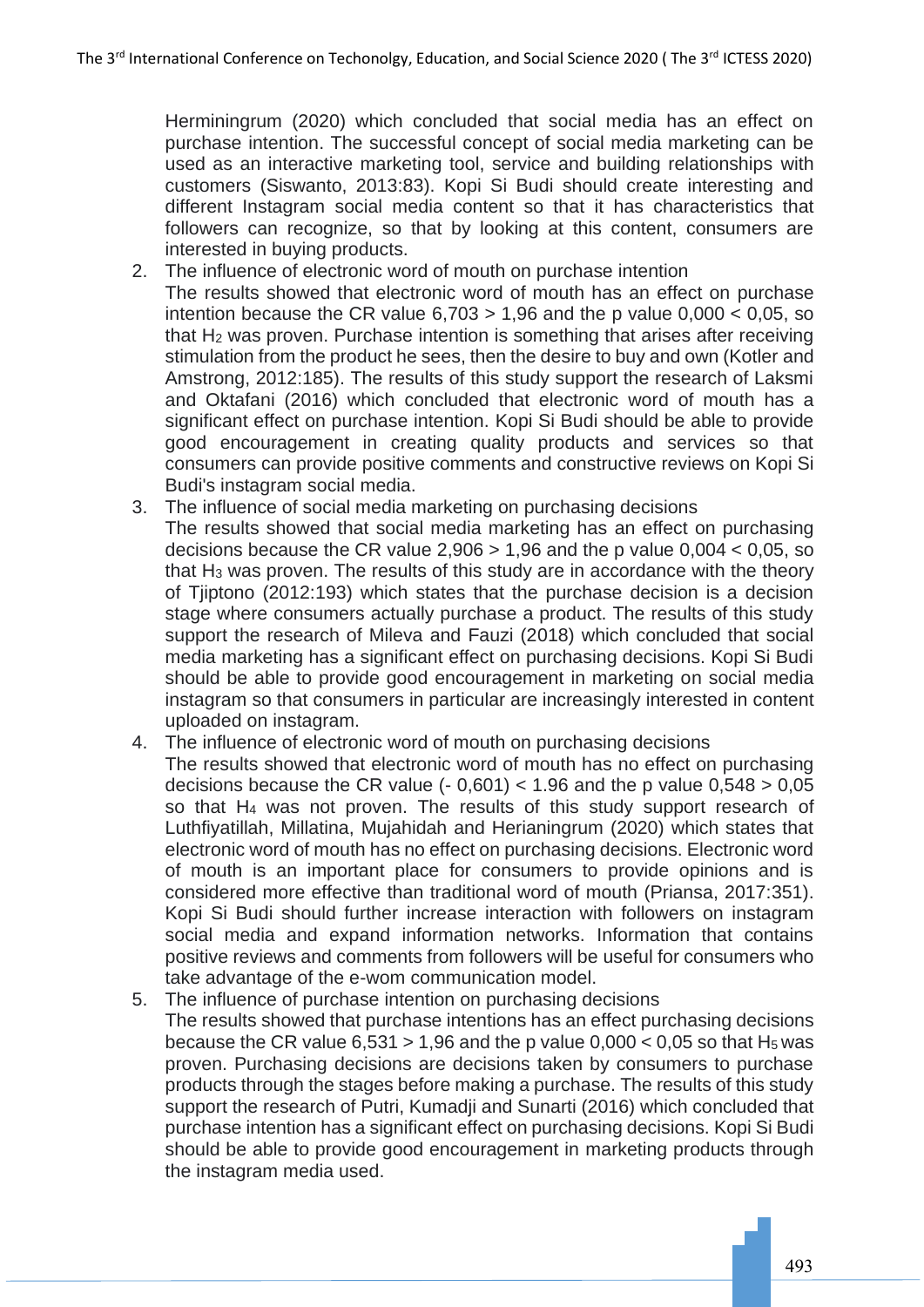6. The influence of social media marketing on purchasing decisions through purchase intention

The results showed that social media marketing has an effect on purchasing decisions through purchase intention because it has TE > (DE x IE) or 0,229 >  $0,000904$  so that H<sub>6</sub> is proven. Social media marketing is a marketing strategy that is used in the form of online networking. The results of this study support the research of Putri, Kumadji and Sunarti (2016) which states that social media marketing has a significant effect on purchasing decisions through purchase intention. Kopi Si Budi should increase the marketing carried out on instagram accounts aimed at followers or other instagram users.

7. The influence of electronic word of mouth on purchasing decisions through purchase intention

The results showed that electronic word of mouth has an effect on purchasing decisions through purchase intention because the value of  $TE > (DE \times IE)$  or  $0.632 > (-0.053)$  so that H<sub>7</sub> is proven. The results of this study are in accordance with Charo's (2015:41) theory that the form of exchange of information and knowledge online on social media is called electronic word of mouth (e-wom). The results of this study support the research of Lutfiyatillah, Millatina, Mujahidah and Herianingrum (2020) that electronic word of mouth has a significant effect on purchase interest and has an impact on purchasing decisions. Kopi Si Budi should increase the interaction carried out on Kopi Si Budi's instagram account so that information or positive reviews on Instagram provided by consumers who have made a purchase can generate interest in buying.

# **5. Conclusions and Suggestions**

The results show that there is no influence of social media marketing on purchase intention, there is an influence of electronic word of mouth on purchase intention, there is an influence of social media marketing on purchasing decisions, there is no influence of electronic word of mouth on purchasing decisions, there is an influence of purchase intention on purchasing decisions, there is the influence of social media marketing on purchasing decisions through purchase intention, and there is an influence of electronic word of mouth on purchasing decisions through purchase intention.

Kopi Si Budi should pay attention to social media marketing factors because social media marketing carried out through instagram has no effect on buying interest. Kopi Si Budi must be more creative and innovative in marketing through social media in order to generate consumer buying interest. Kopi Si Budi should pay attention to the electronic word of mouth factor because e-wom has no effect on purchasing decisions. E-wom that occurs on instagram @kopisibudi is still low, so Kopi Si Budi must improve its quality and improve its instagram management. Kopi Si Budi should make new progress in developing marketing methods on social media and innovating coffee products and improving the concept of selling its products with interesting and unique concepts than other coffee shops, in order to encourage consumers to decide to buy Kopi Si Budi's products.

### **References**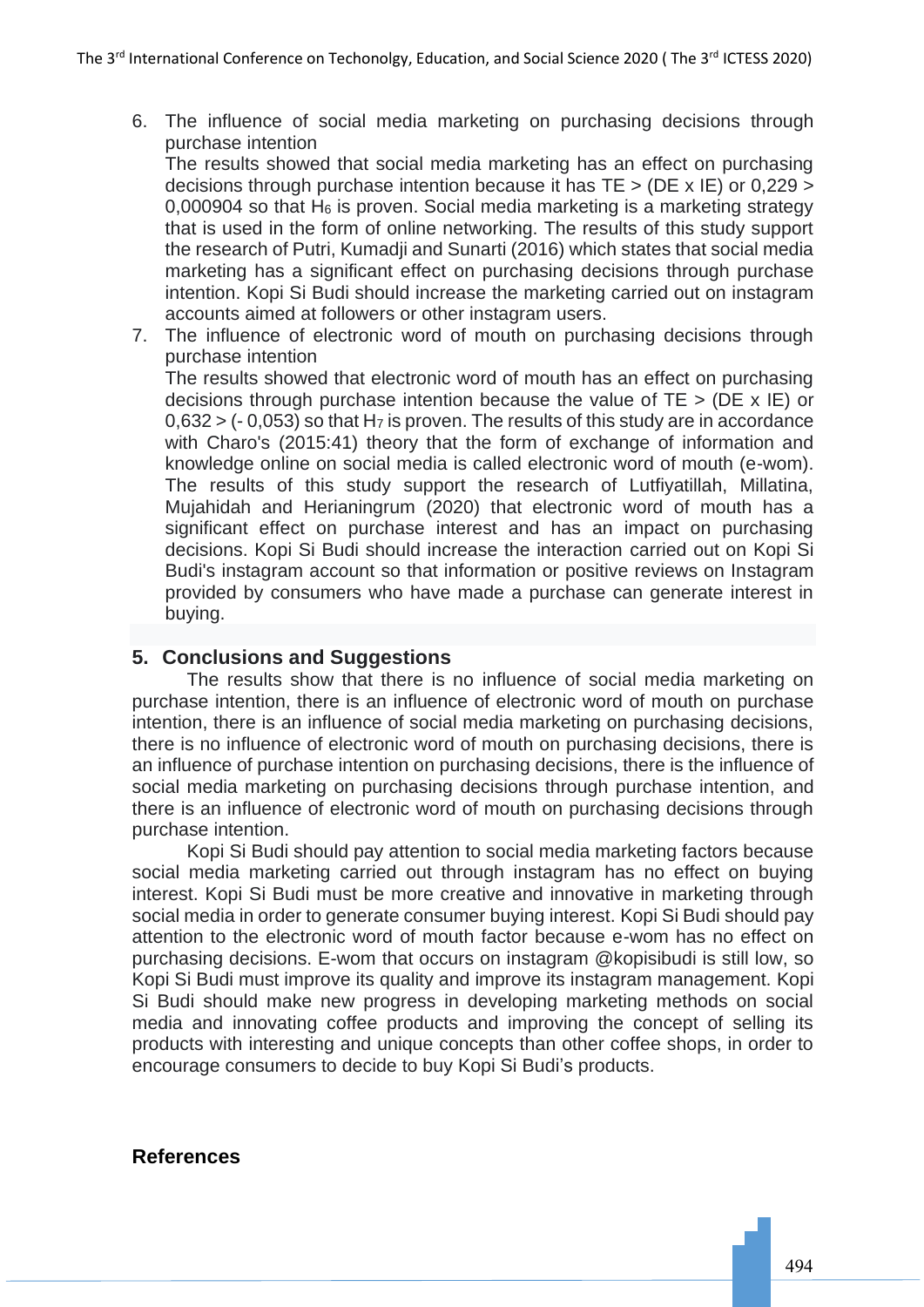- Arief, Giri Maulana. dan M. Heppy. 2016. "Pengaruh Sosial Media Marketing Melalui Instagram Terhadap Minat Beli Konsumen Sugar Tribe". *Jurnal Manajemen Bisnis*. Vol 5, No 3, Desember, hlm. 2581-2587. Universitas Telkom. Bandung.
- As'ad H. dan Alhadid A. 2014. "The impact of Social Media Marketing on Brand Equity: An Emprical Study on Mobile Service Provider in Jordan". Science Private University, Amman Jorddan. *Review of Integrative Business and Economics Research.* Vol 3, No 1, p. 315-326.
- Charo, N. 2015. "Determining the Impact of E-wom on Brand Image ang Purchase Intention Through Adoption of Online Opinions"*. International Journal Of Humanities and Management Sciences.* Vol 3, No 1. p 41-46.
- Ferdinand, A. 2014. *Structural Equation Modeling Dalam Penelitian Manajemen: Aplikasi Model-Model Rumit Dalam Penelitian Untuk Skripsi, Tesis, dan Disertasi Doktor*. UNDIP. Semarang.
- Gunelius, Susan. 2011. *30-Minute Social Media Marketing*. McGraw-Hill Companies. United States.
- Jalilvand, Mohammad R. and Samiei, Neda. 2012. "The Effect of Electronic Word of Mouth on Brand Image And Purchase Intention An Empirical Study In The Automobile Industry In Iran". *Marketing Intelligence & Planning,* Vol 30 No.4, p. 460-476.
- Kotler, Philip dan Amstrong. G. 2012. *Dasar-Dasar Pemasaran.* Jilid I (Alih Bahasa:Alexander Sindoro dan Benyamin Molan). Prenhalindo. Jakarta.

\_\_\_\_\_\_\_\_\_\_\_\_\_\_\_\_\_\_. 2014. *Principles of Marketing.* 12 Edition.Jilid 1(Alih Bahasa: Bob Sabran). Erlangga. Jakarta.

- Laksmi, Aditya dan Oktavani, Farah . 2016. "Pengaruh E-Wom Terhadap Minat Beli Followers Instagram Pada Warunk Upnormal". *Jurnal Computech & Bisnis.* Vol 10, No 2, Desember, hlm. 78-88. Universitas Telkom. Bandung.
- Luthfiyatillah, Millatina, Mujahidah dan Herianingrum. 2020. "Efektivitas Media Instagram dan E-WOM *(Electronic Word of Mouth)* Terhadap Minat Beli Serta Keputusan Pembelian". *Jurnal Penelitian IPTEK*, Vol 5, Januari, hlm. 101-115.
- Malik, M. E., Ghafoor, M. M.,Iqbal,H. K., Ali, Q., Hunbal, H., Noman, M., & Ahmad, B. 2013. "Impact of Brand Image and Advertisement on Consumer Buying Behaviour".*World Applied Sciences Journal*, Vol 1, No *23*, p. 117- 122.
- Mileva, Lubiana dan Fauzi, Achmad. 2018. "Pengaruh Sosial Media Marketing Terhadap Keputusan Pemelian Konsumen". *Jurnal Administrasi Bisnis* , Vol 58, No 1, Mei, hlm. 190-199. Universitas Brawijaya. Malang.
- Peter dan Olson, C. 2013. P*erilaku Konsumen dan Strategi Pemasaran* (Terjemahan: Diah Tantri). Salemba Empat. Jakarta.
- Putri, dkk. 2016. "Pengaruh Word of Mouth terhadap Minat beli serta Dampaknya Pada Keputusan Pembelian (Survei pada Konsumen Legipait *Coffeeshop*  Malang)". *Jurnal Administrasi Bisnis*, Vol 34, No 1, Mei, hlm. 86-95. Universitas Brawijaya. Malang.
- Putri, Citra Sugianto. 2016. "Pengaruh Media Sosial Terhadap Keputusan Pembelian Konsumen Cherie Melalui Minat Beli". *Jurnal Manajemen*, Vol 1, No 5, Desember, hlm. 595- 603. Universitas Ciputra.Jakarta.
- Priansa, Doni. 2017. *Komunikasi Pemasaran Terpadu pada Era Media Sosial.*  Pustaka Setya. Bandung.

Schiffman, Leon G, dan Kanuk, L. L. 2010. *Perilaku Konsumen.* Indeks. Jakarta.

Siswanto, Tito. 2013. "Optimalisasi Media Sosial Sebagai Media Pemasaran Usaha Kecil". *Jurnal Liquidity*. Vol. 1, Januari, hlm. 80-86.